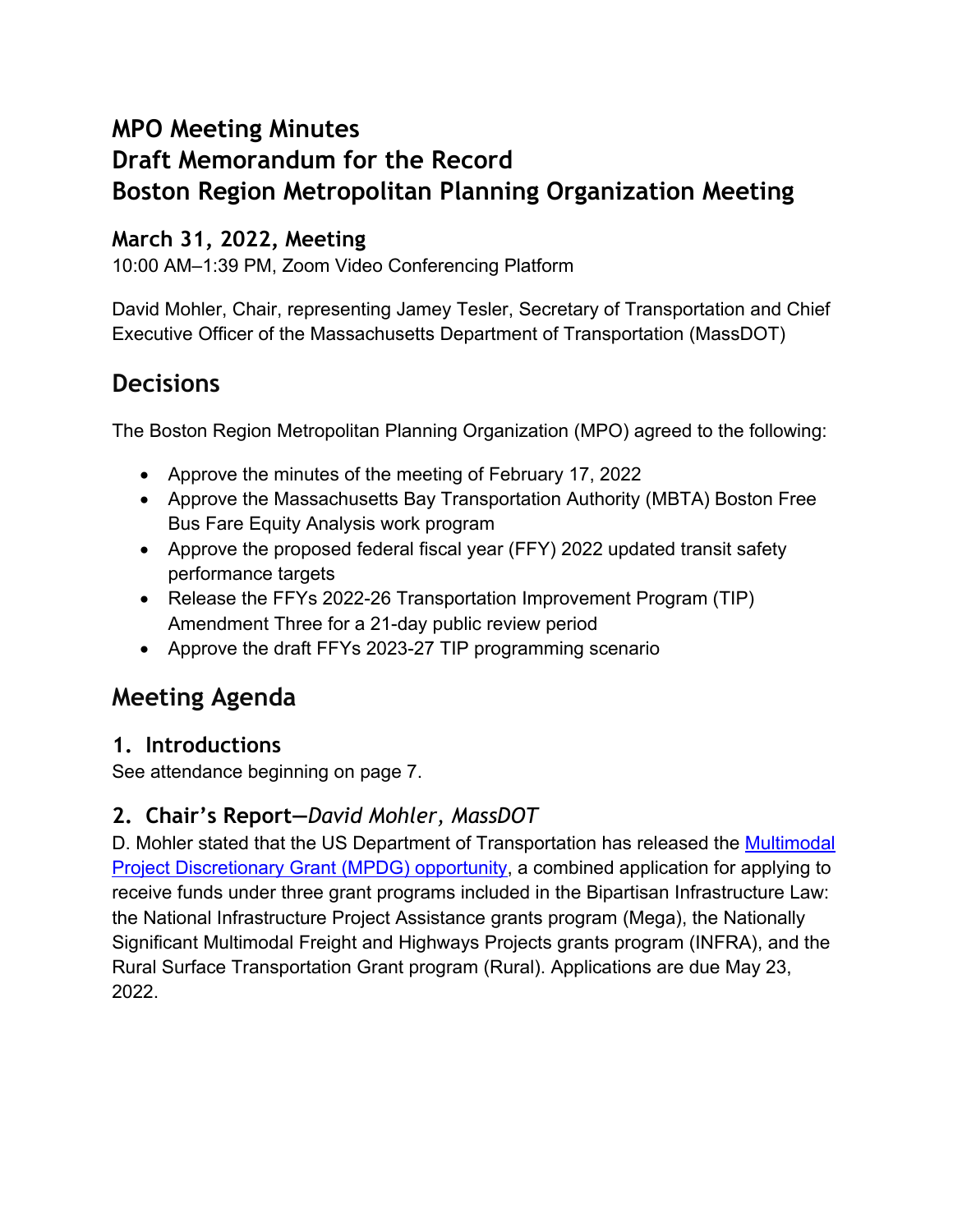## **3. Executive Director's Report—***Tegin Teich, Executive Director, Central Transportation Planning Staff (CTPS)*

T. Teich stated that during the MPO's 2019 federal certification review process, it was recommended that MPO staff develop an operations plan to clarify the roles of the Chair and Vice Chair of the MPO; define roles of MPO board subcommittees; and generally enforce collaboration, communication, and work assignments. Further details on the federal recommendation are available in a [memorandum available on the MPO website.](https://www.ctps.org/data/calendar/pdfs/2022/MPO_0331_Memorandum_Operations_Plan.pdf) This memorandum also includes an initial framework for having conversations on topics including the following:

- MPO elections processes and documentation
- Roles and responsibilities of MPO board members
- Logistics of the facilitation of MPO board meetings
- The function of MPO committees
- How information is shared with the board

T. Teich stated that the operations plan will address items that are not already codified in the MPO's Memorandum of Understanding (MOU).

T. Teich, D. Mohler, and Eric Bourassa (Metropolitan Area Planning Council) have discussed this directive with the Administration and Finance (A&F) Committee, chaired by Brian Kane (MBTA Advisory Board). This discussion led to an agreement that the A&F Committee is an appropriate forum for launching the development of an operations plan.

Marc Draisen (Metropolitan Area Planning Council) noted the effort undertaken in developing the outline for the operations plan. He emphasized that the MOU is not being opened at this time. Some issues may be resolved without amending the MPO's MOU. The above memorandum attempts to address procedural and substantive issues that relate to operations. He noted that members should feel free to express items that should be added or removed from the memorandum.

B. Kane stated that the A&F Committee is prepared to assume the role of spearheading the operations plan. The A&F Committee represents a wide swath of MPO membership, and the committee intends to work collaboratively with all MPO board members. He expressed that the A&F Committee is an appropriate forum for developing a regionally representative operations plan.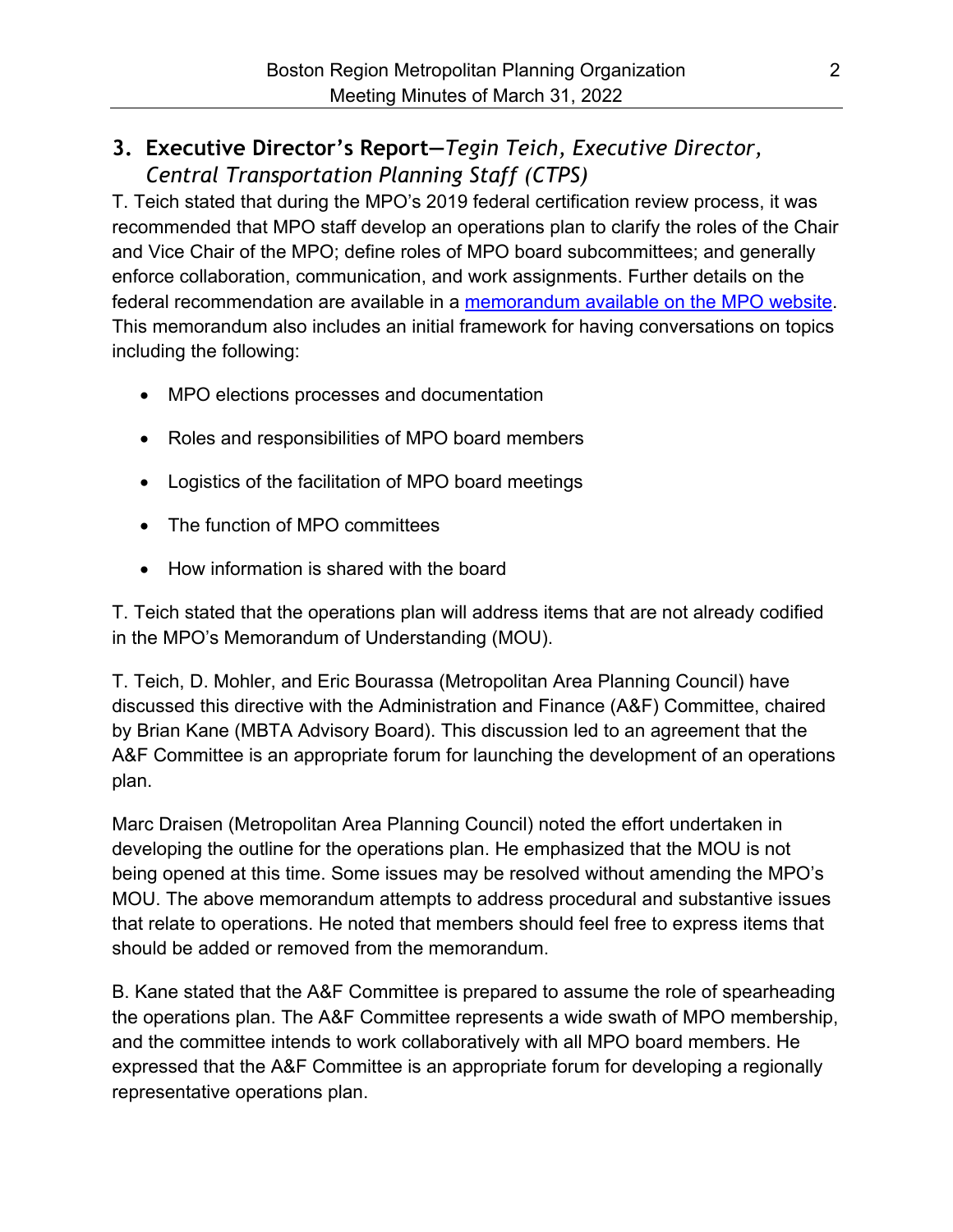T. Teich noted that MPO staff are working with the Massachusetts Port Authority (Massport) to conduct its air passenger survey, which assists in determining the mode share of access to Logan Airport. MPO data collectors will conduct work in April and May, with an anticipated result of approximately six thousand completed surveys of air passengers.

Sarah Lee (Massport) stated that the air passenger survey allows Massport to examine the travel patterns of visitors to Logan Airport. The survey provides important information for Massport's decision-making and reporting; the survey also informs the CTPS travel model. The previous air passenger survey was conducted in 2019.

## **4. Public Comments**

Public comments were stated by various attendees to the meeting. Their public comments can be viewed here:<https://youtu.be/ex7DLcZdAAM?t=1254>

## **5. Committee Chairs' Reports—***Derek Krevat, Chair, Unified Planning Work Program (UPWP) Committee*

D. Krevat stated that the UPWP Committee discussed the requirements surrounding the 21-day public comment period for UPWP amendments, as well as converting corridor studies into recurring projects that CTPS performs. MPO staff will return to the committee with further information based on direction provided by the committee.

## **6. Regional Transportation Advisory Council Report—***Lenard Diggins, Chair, Regional Transportation Advisory Council*

Lenard Diggins stated that the Advisory Council had a meeting last week to talk about the TIP scenarios with Matt Genova. The meeting was exciting and creates a model to review the scenarios early in the process before the draft TIP document is created annually. L. Diggins also commented on the exciting topics highlighted in the Executive Director's Report.

## *7.* **Action Item: Approval of February 17, 2022, MPO Meeting Minutes***, Matt Archer, MPO Staff*

*Document posted to the MPO meeting calendar* [February 17, 2022 MPO Meeting Minutes](https://www.ctps.org/data/calendar/pdfs/2022/MPO_0331_Draft_Meeting_Minutes_0217.pdf)

### *Vote*

A motion to approve the minutes of the meeting of February 17, 2022, was made by the Metropolitan Area Planning Council (E. Bourassa) and seconded by the Inner Core Committee (Tom Bent). The motion carried.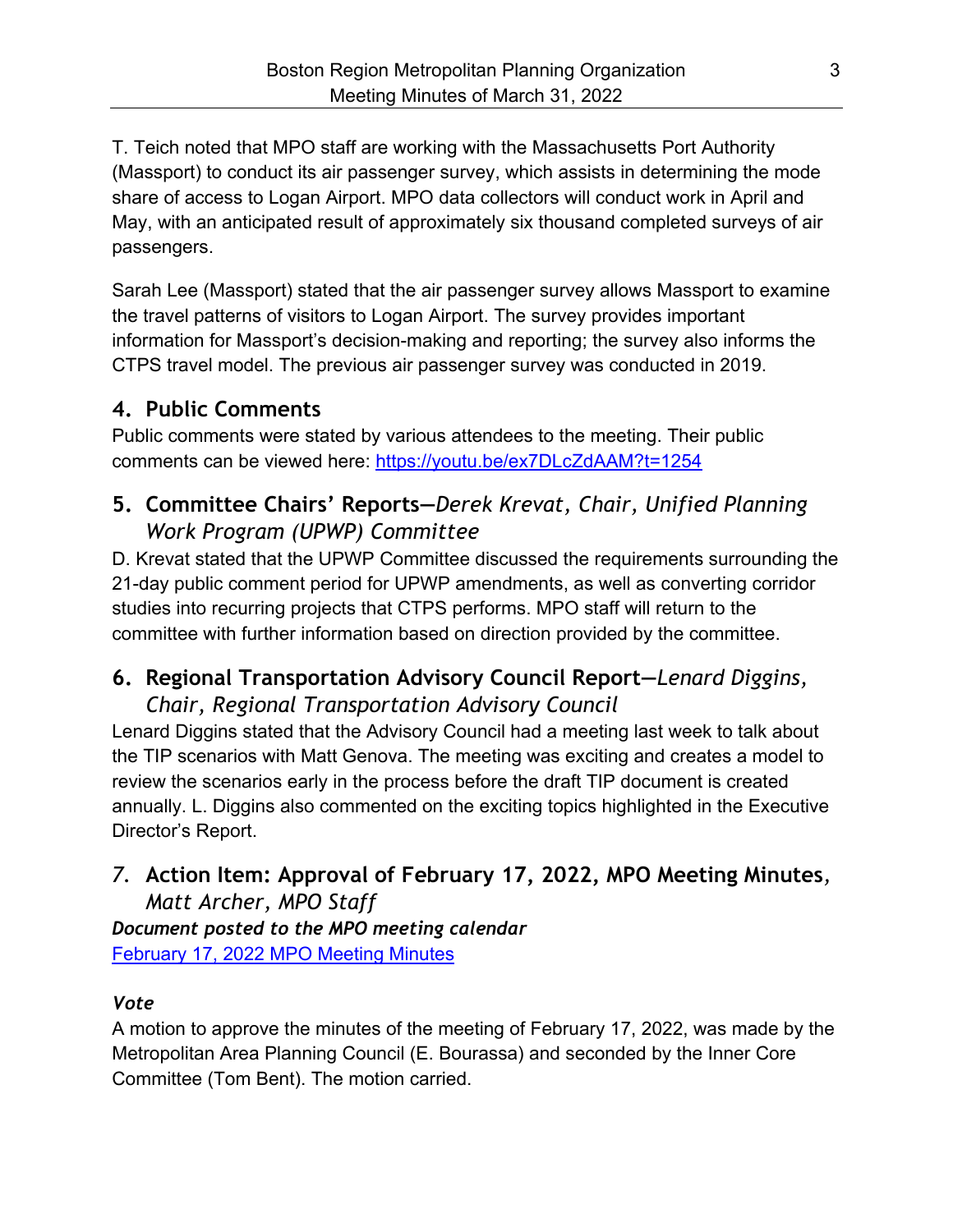### *8.* **Action Item: Work Scope, MBTA Boston Free Bus Fare Equity Analysis—***Rose McCarron, MPO Staff*

*Document posted to the MPO meeting calendar*

[Work Program, MBTA Boston Free Bus Fare Equity Analysis](https://www.bostonmpo.org/data/calendar/pdfs/2022/MPO_0331_Work_Program_Free_Bus_Fare_Equity_Analysis.pdf)

Rose McCarron presented the work program for the MBTA Boston Free Bus Fare Equity Analysis. To ensure that fare changes are not discriminatory, the MBTA must complete a Fare Equity Analysis whenever a fare is changed. The Federal Transit Administration (FTA) published Circular 4702.1B, which provides guidelines for how transit agencies should conduct this fare equity analysis. On March 1, 2022, the MBTA, in collaboration with the City of Boston, launched a two-year fare-free program for MBTA bus Routes 23, 28 and 29. This fare change triggers the requirement for a fare equity analysis.

The work program consists of three tasks: the first task will define the analysis approach. The fare-free program is different from other fare changes in that it applies only to specific bus routes. MPO staff will review available data and consider how to incorporate pandemic-related changes to bus ridership to best model how the program will impact fares. The second task will use the information gathered to complete a fare equity analysis in accordance with the FTA Circular guidance. The third task will produce a technical memorandum that details the analysis methodology and findings.

#### *Discussion*

There was no discussion.

#### *Vote*

A motion to approve the work program for the Boston Free Bus Fare Equity Analysis was made by the MBTA Advisory Board (Brian Kane) and seconded by the Regional Transportation Advisory Council (L. Diggins). The motion carried.

## **9. Action Item: 2022 Update of Boston Region Transit Safety Performance Targets—***Michelle Scott, MPO Staff, and Matt DeDonato, MBTA Staff*

*Documents posted to the MPO meeting calendar* [Transit Safety Performance Targets—2022 Update](https://www.ctps.org/data/calendar/pdfs/2022/MPO_0331_Memorandum_Transit_Safety_Targets.pdf) [MBTA Transit Safety Plan](https://www.ctps.org/data/calendar/pdfs/2022/MPO_0331_MBTA_Safety_Plan_FFY_2021.pdf) [MWRTA Safety Plan](https://www.ctps.org/data/calendar/pdfs/2022/MPO_0331_MWRTA_Safety_Plan_FFY_2021.pdf) [CATA Public Transportation Agency Safety Plan](https://www.ctps.org/data/calendar/pdfs/2022/MPO_0331_CATA_Safety_Plan_FFY_2021.pdf)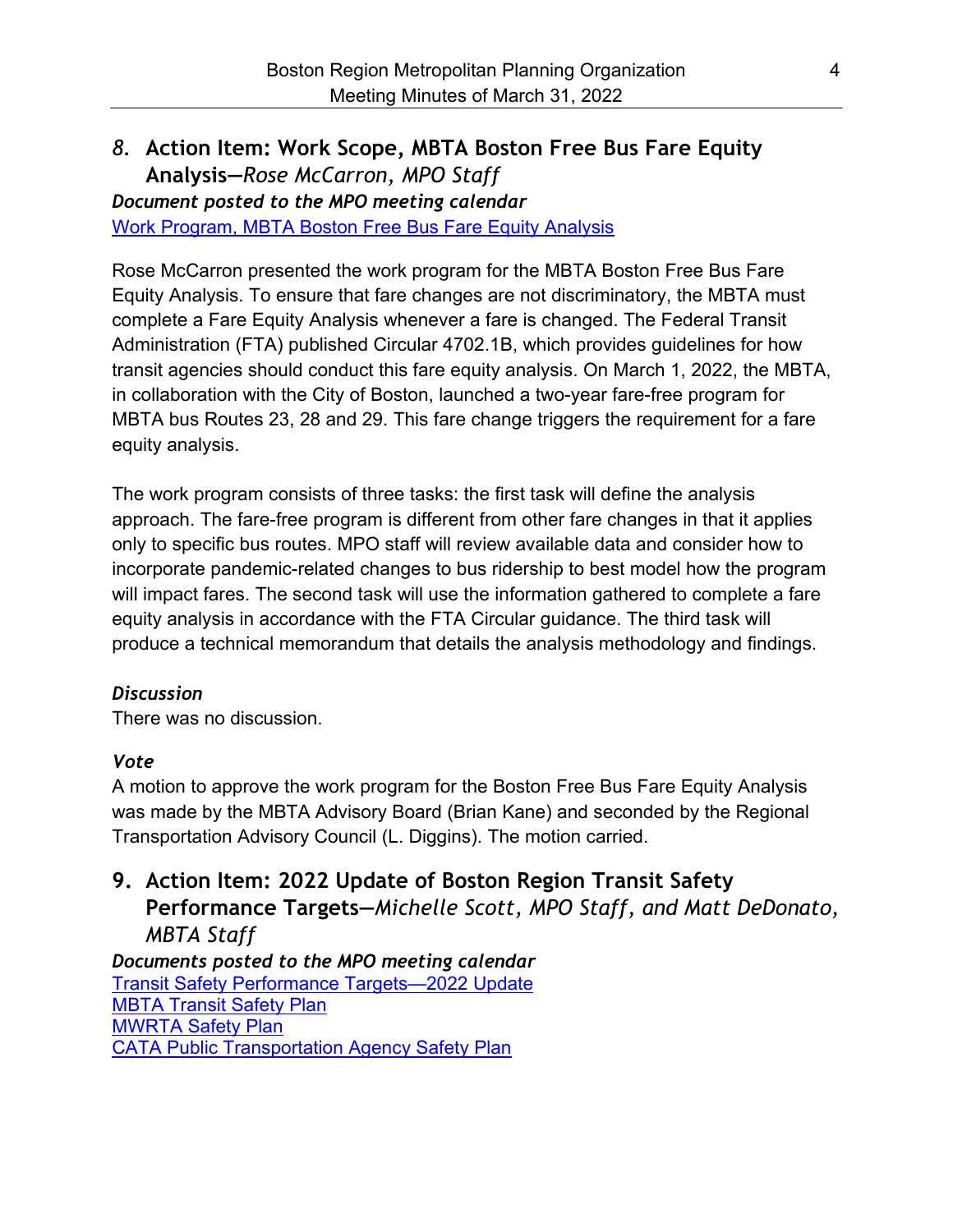Michelle Scott and Matt DeDonato presented the 2022 Update of Boston Region Transit Safety Performance Targets. The presentation and discussion can be viewed here: <https://youtu.be/ex7DLcZdAAM?t=3118>

#### *Vote*

A motion to approve the updated Boston Region Transit Safety Performance Targets was made by the Metropolitan Area Planning Council (E. Bourassa) and seconded by the At-Large Town, Town of Arlington (Daniel Amstutz). The motion carried.

## **10. Federal Fiscal Years (FFYs) 2023-27 Transportation Improvement Program (TIP) Development: Regional Transit Authority (RTA) Capital Planning Process—***Joy Glynn, MetroWest Regional Transit Authority (MWRTA) and Felicia Webb, Cape Ann Transportation Authority (CATA)*

Joy Glynn of MWRTA presented MWRTA's five-year Capital Investment Program. The presentation can be viewed here: <https://youtu.be/ex7DLcZdAAM?t=4939>

Shona Norman of CATA presented CATA's Capital Planning Process. The presentation can be viewed here:<https://youtu.be/ex7DLcZdAAM?t=5477>

#### *Discussion*

There was no discussion.

## **11.Action Item: FFYs 2023-27 TIP Development: Draft Programming Scenario Approval—***Matt Genova, MPO Staff, TIP Manager*

*Documents posted to the MPO meeting calendar*

[Draft FFYs 2023-27 TIP Scenario 2A Scoring Criteria and MPO Feedback](https://www.ctps.org/data/calendar/pdfs/2022/MPO_0331_Draft_FFYs23-27_TIP_Scenario_2A_Scoring_Criteria_and_MPO_Feedback.pdf) [Draft FFYs 2023-27 TIP Project Descriptions and Scoring Results](https://www.ctps.org/data/calendar/pdfs/2022/MPO_0331_Draft_FFYs23-27_TIP_Project_Descriptions_and_Scoring_Results.pdf) [Draft FFYs 2023-27 TIP Scoring Summary of All Projects \(UPDATED\)](https://www.ctps.org/data/calendar/pdfs/2022/MPO_0331_Draft_FFYs23-27_TIP_Scoring_Summary_All_Projects_Updated.pdf) [Draft FFYs 2023-27 TIP MWRTA Programming](https://www.ctps.org/data/calendar/pdfs/2022/MPO_0331_Draft_FFYs23-27_TIP_MWRTA_Programming.pdf) [Draft FFYs 2023-27 TIP CATA Programming](https://www.ctps.org/data/calendar/pdfs/2022/MPO_0331_Draft_FFYs23-27_TIP_CATA_Programming.pdf) [Draft FFYs 2023-27 TIP Public Comments Received as of March 29, 2022](https://www.ctps.org/data/calendar/pdfs/2022/MPO_0331_Draft_FFYs23-27_TIP_Public_Comments_Received_as_of_0329.pdf)

Matt Genova, MPO staff, presented the FFYs 2023-27 TIP Final Programming Scenario. The presentation and discussion can be viewed here: <https://youtu.be/ex7DLcZdAAM?t=5744>

### *Vote on FFYs 2022-26 TIP Amendment Three for a 21-day Comment Period*

A motion to release the FFYs 2022-26 TIP Amendment Three for a 21-day public review period was made by the Regional Transportation Advisory Council (L. Diggins) and seconded by the MassDOT, Highway Division (John Romano). The motion carried.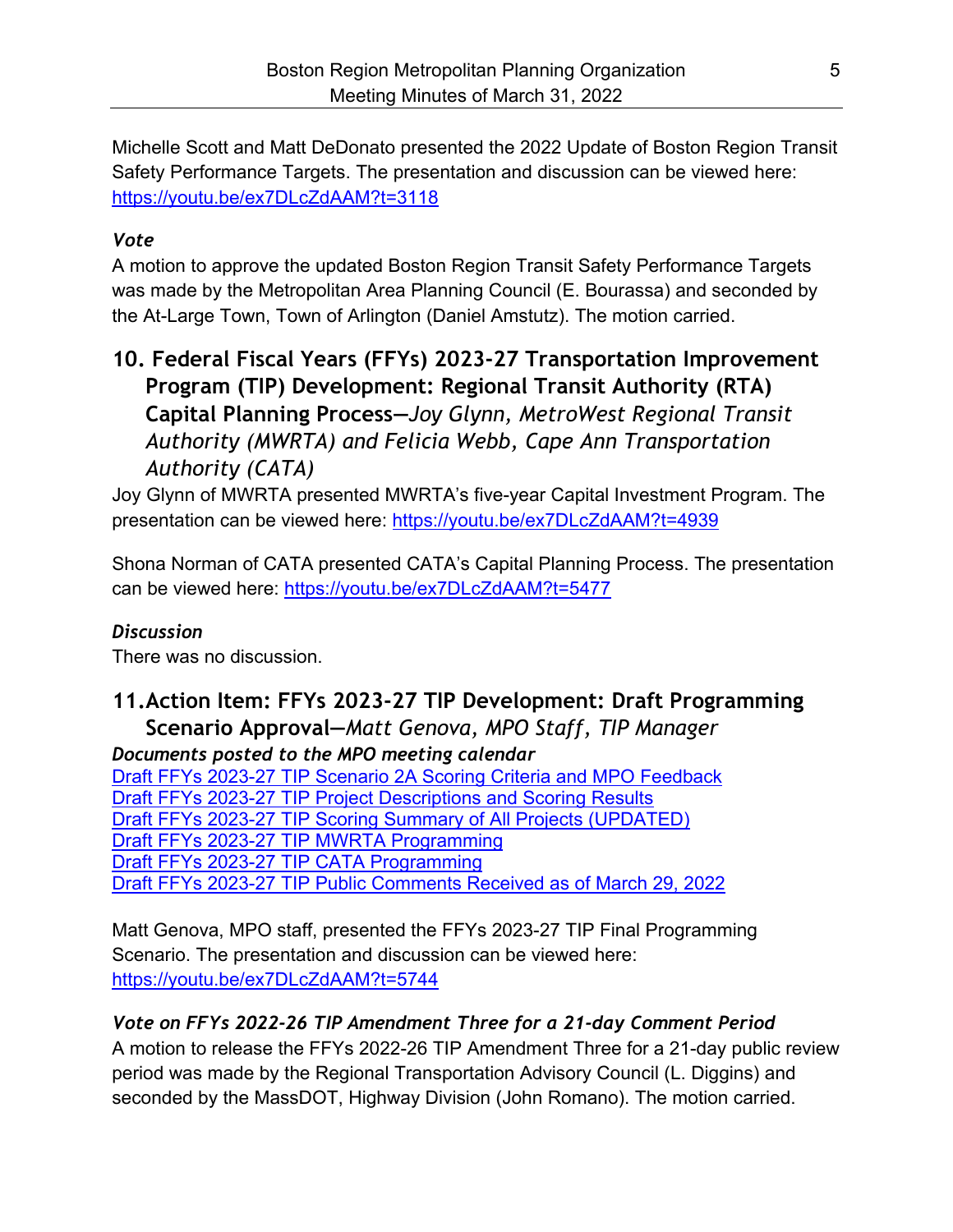#### *Vote on FFYs 2023-27 TIP Final Programming Scenario Approval*

A motion to approve the FFYs 2023-27 TIP scenario was made by the Regional Transportation Advisory Council (L. Diggins) and seconded by the MassDOT, Highway Division (J. Romano). The motion carried.

## **12. Members Items**

Jillian Linnell (MBTA) stated that the MBTA released its proposed FYs 2023-2027 Capital Investment Plan (CIP) last week. It is available on the MBTA's website. Public meetings for the CIP start this evening at 6:00 PM. Additional public meetings will be scheduled over the next two weeks for the public to participate. The MBTA will also be coming before the MPO in mid-April to present the CIP.

## **13. Adjourn**

A motion to adjourn was made by the MBTA Advisory Board (B. Kane) and seconded by the Metropolitan Area Planning Council (E. Bourassa). The motion carried.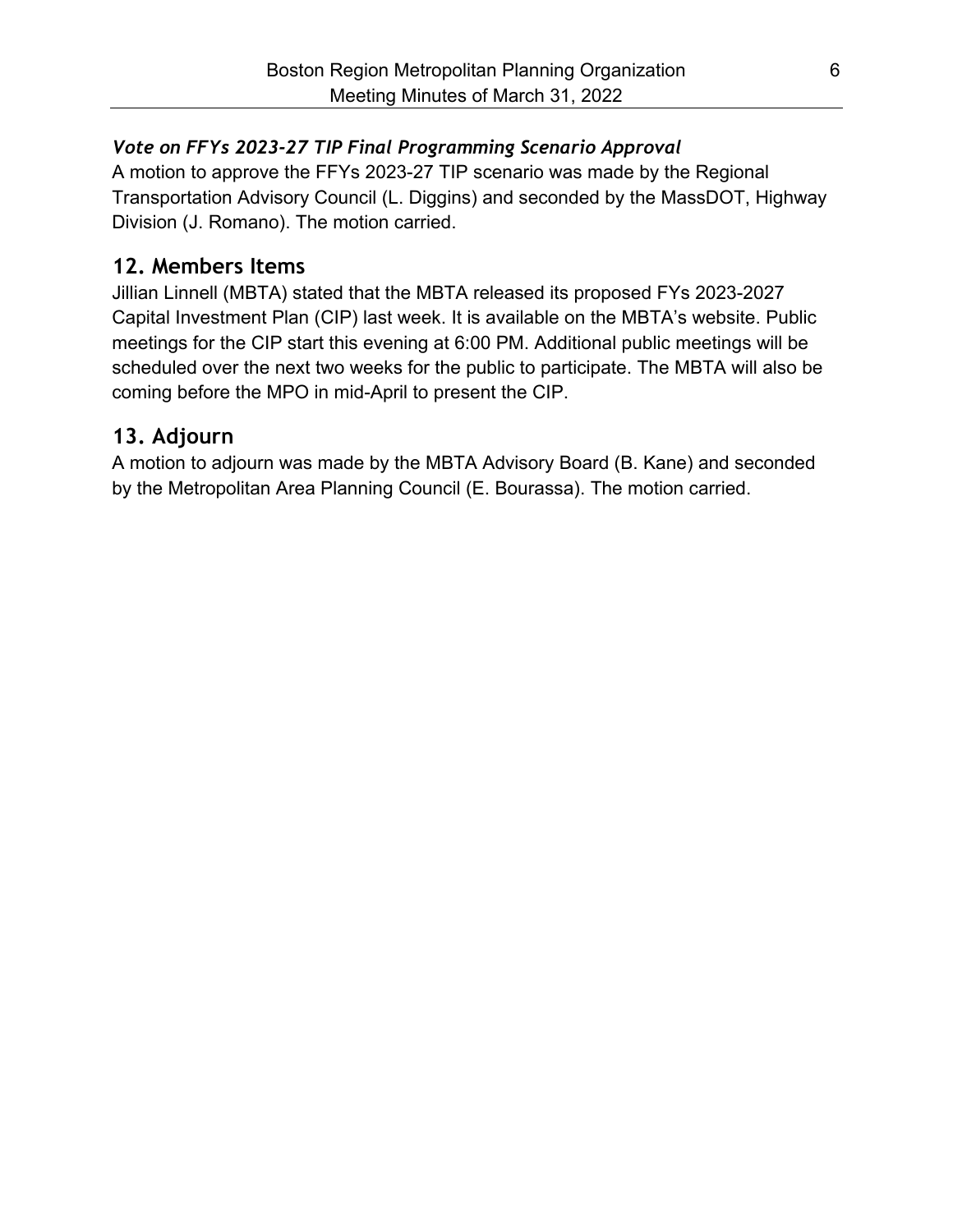# **Attendance**

| <b>Members</b>                                                   | <b>Representatives</b><br>and Alternates |
|------------------------------------------------------------------|------------------------------------------|
| At-Large City (City of Everett)                                  | <b>Jay Monty</b>                         |
| At-Large City (City of Newton)                                   | <b>David Koses</b>                       |
| At-Large Town (Town of Arlington)                                | <b>Daniel Amstutz</b>                    |
| At-Large Town (Town of Brookline)                                | <b>Todd Kirrane</b>                      |
| City of Boston (Boston Planning & Development Agency)            | Jim Fitzgerald                           |
| <b>City of Boston (Boston Transportation Department)</b>         | <b>Bill Conroy</b>                       |
| <b>Federal Highway Administration</b>                            | <b>Kenneth Miller</b>                    |
| Inner Core Committee (City of Somerville)                        | <b>Tom Bent</b>                          |
| Massachusetts Department of Transportation                       | David Mohler                             |
|                                                                  | John Bechard                             |
| <b>MassDOT Highway Division</b>                                  | John Romano                              |
| <b>Massachusetts Bay Transportation Authority (MBTA)</b>         | <b>Jillian Linnell</b>                   |
| <b>Massachusetts Port Authority</b>                              | Sarah Lee                                |
| <b>MBTA Advisory Board</b>                                       | <b>Brian Kane</b>                        |
| Metropolitan Area Planning Council                               | Eric Bourassa                            |
| MetroWest Regional Collaborative (City of Framingham)            | Dennis Giombetti                         |
| Minuteman Advisory Group on Interlocal Coordination (Town of     | Austin                                   |
| Acton)                                                           | Cyganiewicz                              |
| North Shore Task Force (City of Beverly)                         | Darlene Wynne                            |
| North Suburban Planning Council (Town of Burlington)             | <b>Melissa Tintocalis</b>                |
| <b>Regional Transportation Advisory Council</b>                  | <b>Lenard Diggins</b>                    |
| South Shore Coalition (Town of Rockland)                         | Jennifer                                 |
|                                                                  | Constable                                |
| South West Advisory Planning Committee (Town of Medway)          | <b>Peter Pelletier</b>                   |
| Three Rivers Interlocal Council (Town of Norwood/Neponset Valley | Tom O'Rourke                             |
| <b>Chamber of Commerce)</b>                                      | <b>Steven Olanoff</b>                    |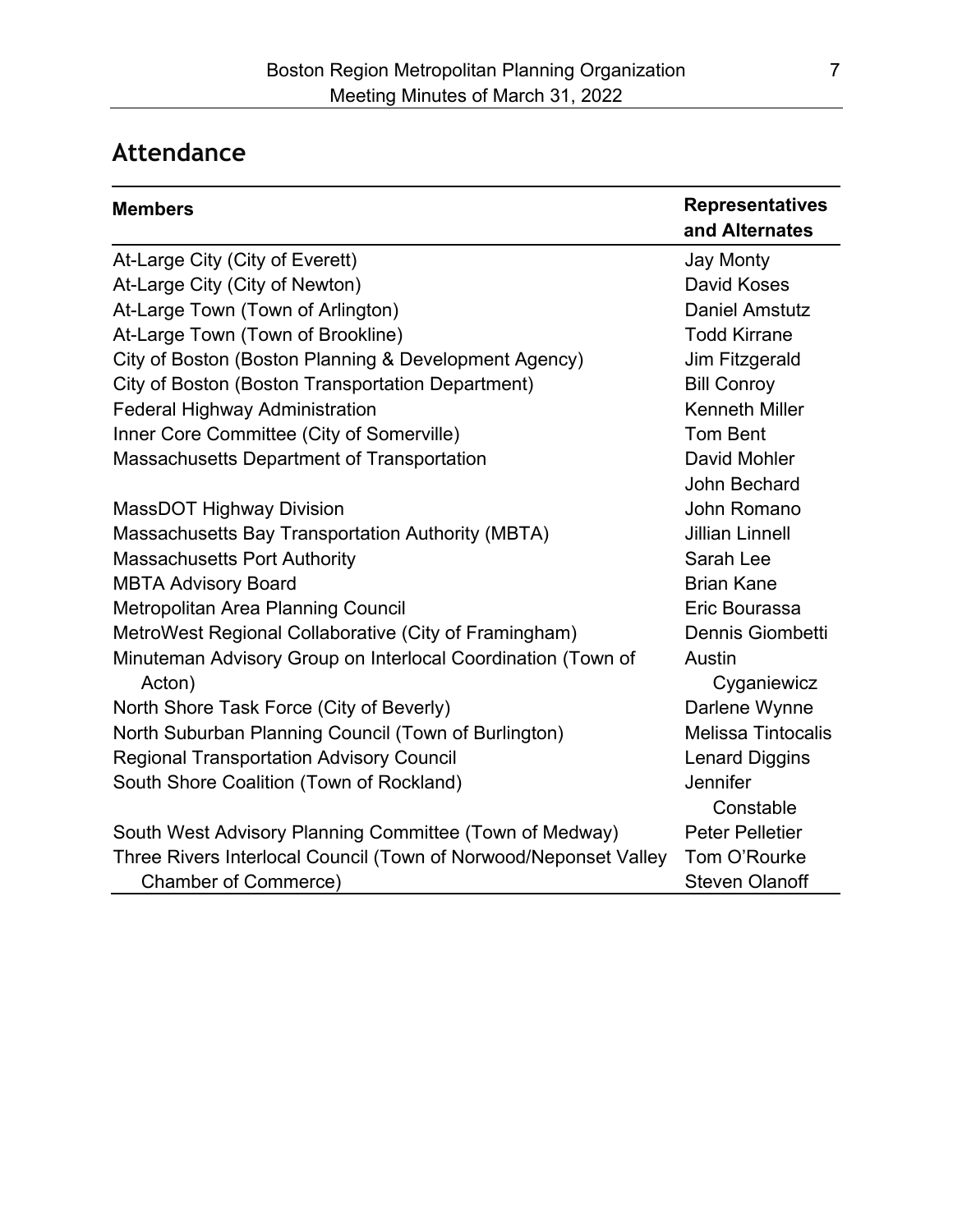| <b>Other Attendees</b>   | <b>Affiliation</b>                                    |
|--------------------------|-------------------------------------------------------|
| <b>Christine Barber</b>  | <b>State Representative</b>                           |
| <b>Tommy Vitolo</b>      | <b>State Representative</b>                           |
| <b>Felicia Webb</b>      | Cape Ann Transportation Authority (CATA)              |
| Shona Norman             | <b>CATA</b>                                           |
| <b>Richard Benevento</b> | <b>WorldTech Engineering</b>                          |
| Joy Glynn                | <b>MetroWest Regional Transit Authority (MWRTA)</b>   |
| <b>Tyler Terrasi</b>     | <b>MWRTA</b>                                          |
| Casey Auch               | <b>MassDOT</b>                                        |
| Sarah Bradbury           | <b>MassDOT District 3</b>                             |
| Cassandra Ostrander      | <b>FHWA</b>                                           |
| Paul Cobuzzi             |                                                       |
| Megan Day                | <b>Stoneham Chamber of Commerce</b>                   |
| Erin Wortman             | Town of Stoneham                                      |
| Sophia Galimore          | <b>TransAction Associates</b>                         |
| <b>Steven Povich</b>     | <b>MBTA</b>                                           |
| <b>Glenn Clancy</b>      | <b>Town of Belmont</b>                                |
| Valerie Gingrich         | Town of Wilmington                                    |
| Dan Hudson               | Office of Representative Day                          |
| Derek Krevat             | MassDOT Office of Transportation Planning             |
| <b>Bonnie Friedman</b>   | Belmont Community Path Project Committee (CPPC)       |
| <b>Todd Kirrane</b>      | <b>Town of Brookline</b>                              |
| <b>Derek Shooster</b>    | MassDOT Office of Transportation Planning             |
| Ali Kleyman              | <b>City of Somerville</b>                             |
| Josh Klingenstein        | <b>MBTA</b>                                           |
| Derek Krevat             | MassDOT Office of Transportation Planning             |
| <b>Brad Rawson</b>       | <b>City of Somerville</b>                             |
| Aleida Leza              |                                                       |
| <b>Matthew DeDonato</b>  | <b>MBTA</b>                                           |
| <b>Benjamin Muller</b>   | MassDOT District 6                                    |
| Eva Willens              |                                                       |
| <b>Jack Moran</b>        | MassDOT                                               |
| Russ Leino               | <b>Belmont CPPC</b>                                   |
| Makayla Comas            | <b>LivableStreets Alliance</b>                        |
| Jon Seward               | Mass Moves / Regional Transportation Advisory Council |
| Adi Nochur               | <b>MAPC</b>                                           |
| <b>Colette Aufranc</b>   | Town of Wellesley                                     |
| <b>Marc Draisen</b>      | <b>MAPC</b>                                           |
| <b>Bridgette Maynard</b> |                                                       |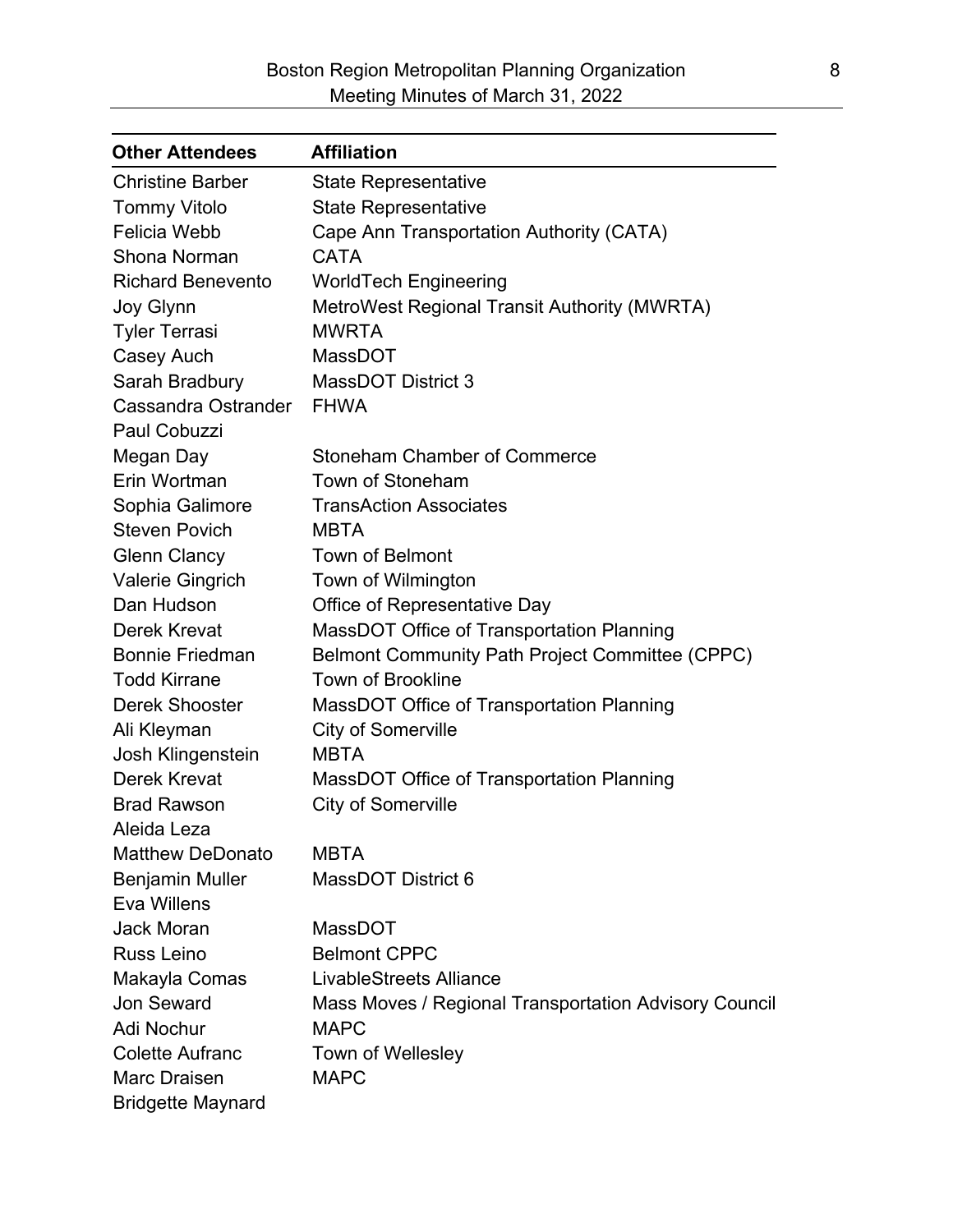| <b>Other Attendees</b>       | <b>Affiliation</b>        |
|------------------------------|---------------------------|
| Jay Carroll                  |                           |
| <b>Erin Chute Gallentine</b> |                           |
| Paula Doucette               |                           |
| <b>Robert King</b>           |                           |
| <b>Catherine Bowen</b>       |                           |
| Laura Castelli               |                           |
| Pamela Haznar                | MassDOT District 6        |
| James Lee                    |                           |
| Marzie Galazka               | <b>Town of Swampscott</b> |
| <b>Barbara Lachance</b>      | <b>MassDOT District 5</b> |
| John Bowman                  |                           |
| Laura Wiener                 | City of Watertown         |
| Michelle Ho                  | MassDOT                   |
| Sara Smith                   |                           |
| <b>Owen MacDonald</b>        | Town of Weymouth          |
| <b>Vincent Stanton</b>       |                           |
| <b>Josh Trearchis</b>        |                           |
| Mark Kagan                   | <b>Belmont CPPC</b>       |
| <b>Chris Klem</b>            | MassDOT                   |
| <b>Emily Van Dewoestine</b>  | <b>MWRTA</b>              |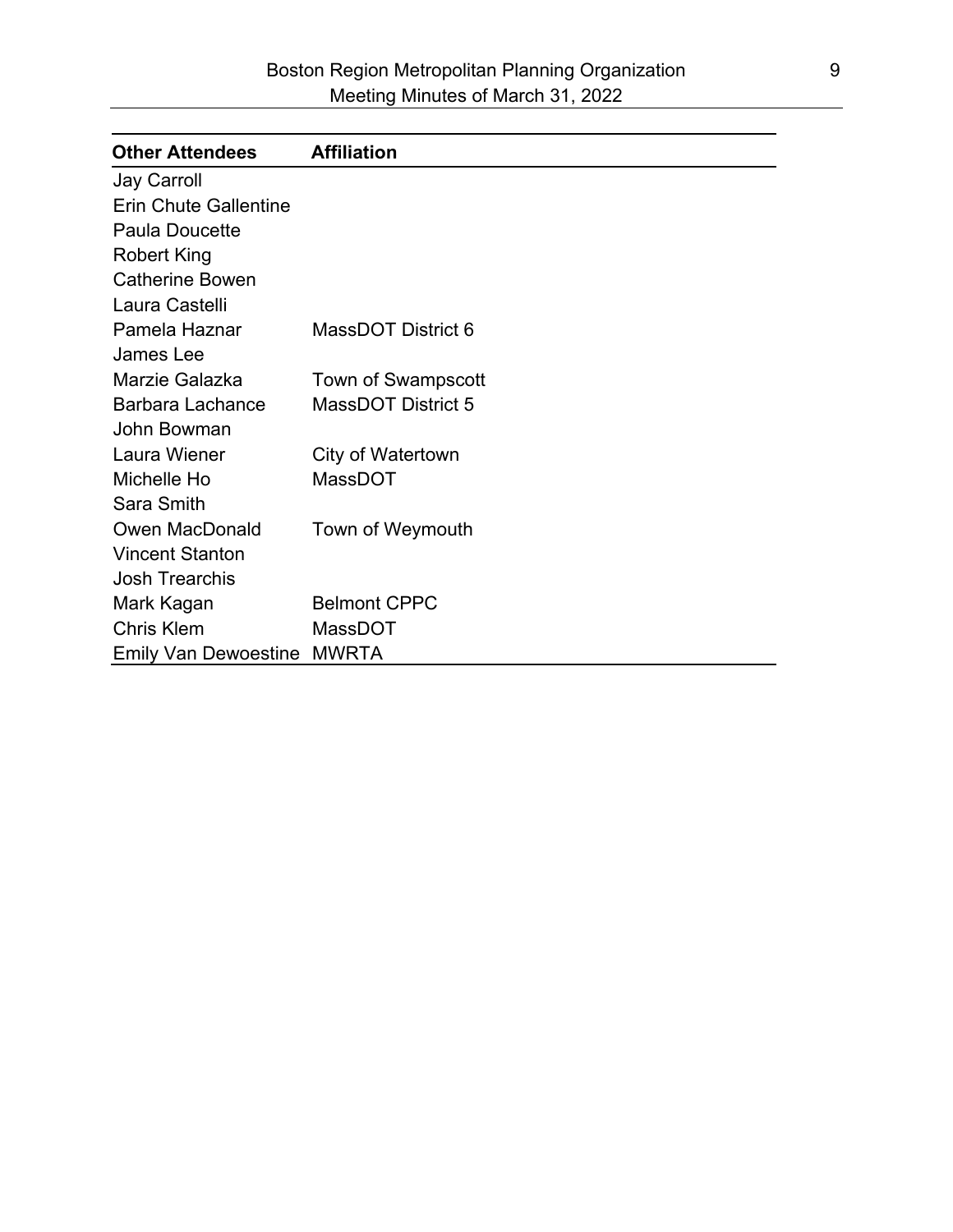#### **MPO Staff/Central Transportation Planning Staff**

Tegin Teich, Executive Director Gina Perille Annette Demchur Hiral Gandhi Matt Genova Sandy Johnston Silva Ayvazyan Anne McGahan Sean Rourke Michelle Scott Stella Jordan Betsy Harvey Emily Domanico Rose McCarron Rebecca Morgan Marty Milkovits Heyne Kim Paul Christner Srilekha Murthy Matt Archer